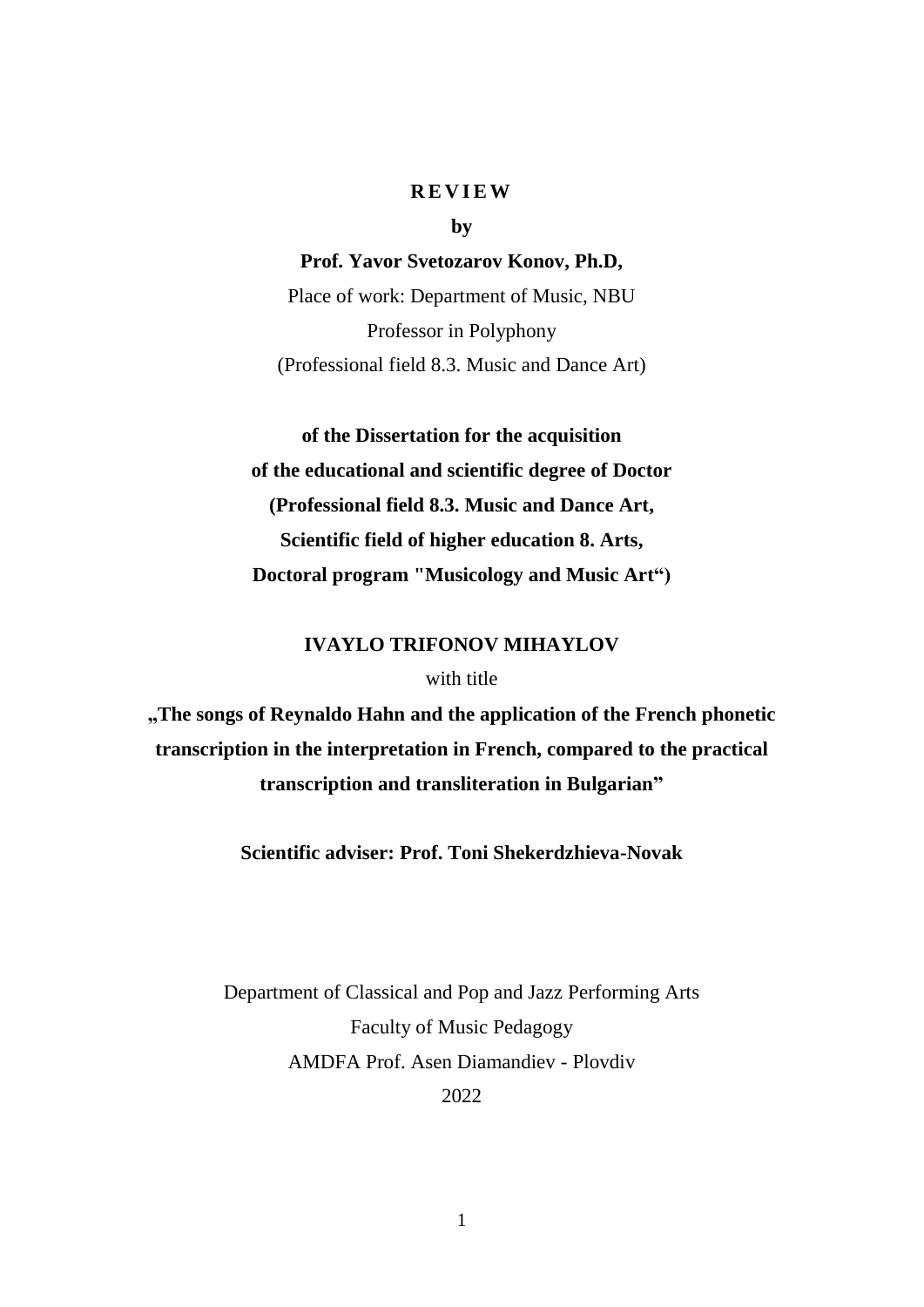The dissertation submitted to me for review consists of 187 pages with a volume of about 1.5 times compared to that of BDS, so on the basis of the standard it is about 280 pages.

It is structured as follows: Introduction, Three Chapters, Conclusion, Bibliography, Appendices, Contributions of the dissertation, List of author's publications on the topic of the dissertation (3 copies), Declaration of authenticity and originality of the dissertation. The content includes 19 tables, 7 photographic images and 14 musical examples.

The literature used is from 56 sources, of which 45 books and articles in Cyrillic (10 in Russian, 3 translated from Russian, 6 from French, 1 from German, 1 should be in the list of authors in Latin) and 11 in Latin (in French and English). Then follows a list of links to materials on the Internet: 35 in number. Total: 91 sources of information.

The abstract of the dissertation is available on the website of AMDFA, anyone can read it, which gives me the opportunity not to retell the dissertation, I will only give here for guidance its content with headings and subheadings:

# INTRODUCTION

# CHAPTER I. THE SONGWRITING OF REYNALDO HAHN

 1.1. THE WORK OF REYNALDO HAHN IN THE CONTEXT OF THE EPOCH (Belle Époque) END OF THE NINETEENTH CENTURY - THE BEGINNING OF THE TWENTIETH CENTURY.

1.2. AN OVERVIEW OF THE SONGWRITING OF REYNALDO HAHN

1.3. REYNALDO HAHN'S VIEWS ON VOCAL ART

CHAPTER II. TRANSCRIPTION OF THE TEXT IN VOCAL INTERPRETATION

 2.1. THE PHENOMENON OF "UNITY OF POETRY AND MUSIC" IN THE CHAMBER SONG

 2.1.1. REYNALDO HAHN – ON THE UNITY OF POETRY AND MUSIC IN VOCAL ART

2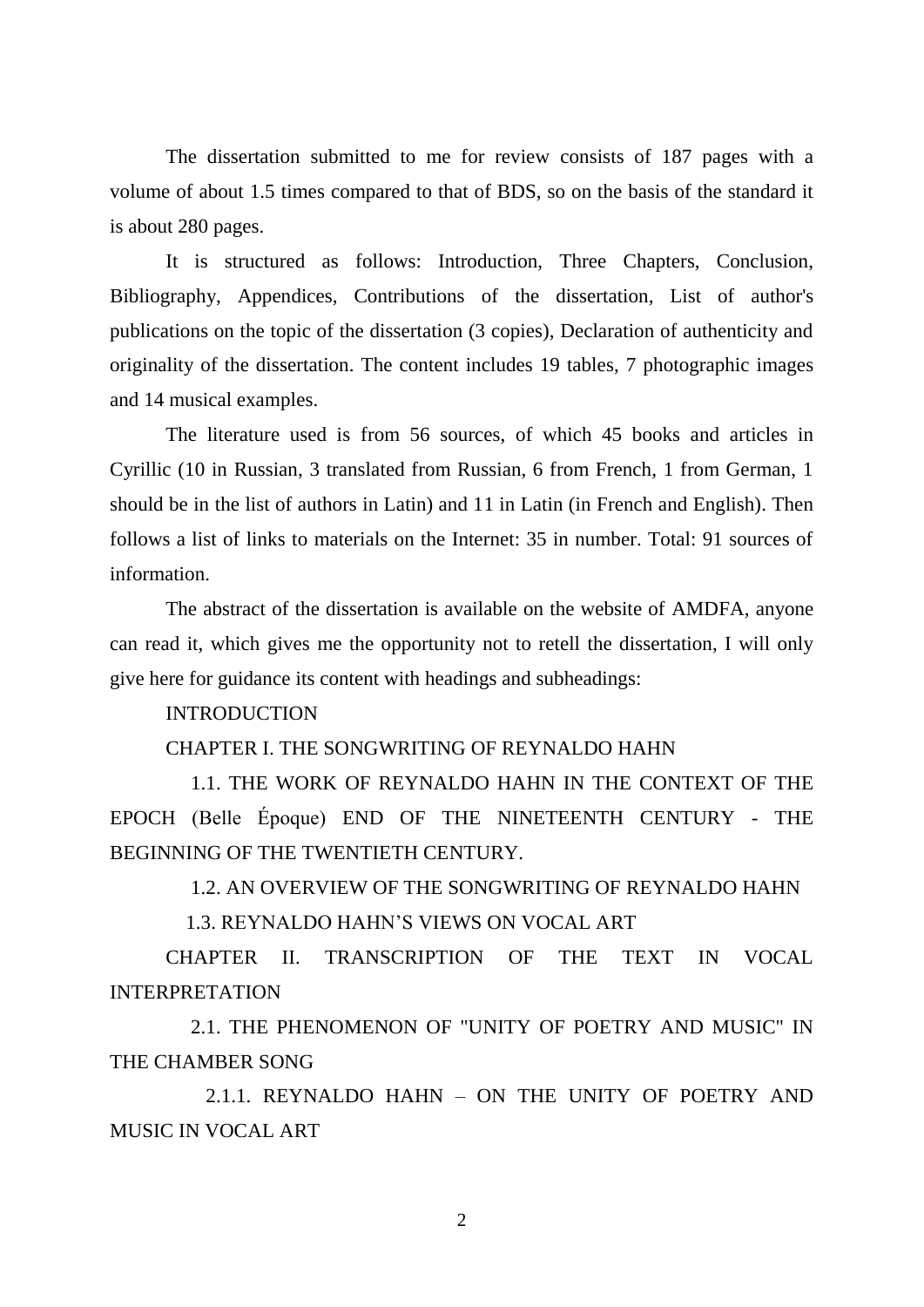2.2. SPECIFICS OF THE TRANSCRIPTION OF THE TEXT (PRACTICAL AND PHONETIC)

 2.2.1. Theoretical discourse of transcription and transliteration in Bulgarian and phonetic transcription in French

2.2.2. Comparative analysis of the two transcription systems

 2.3. PHONETIC TRANSCRIPTION TECHNOLOGY IN FRENCH INTERPRETATION

2.3.1. French phonetics. French letters and French phonemes

2.3.2. Liaisons

2.3.3. Consonant connection and vocal connection

CHAPTER III. APPLICATION OF THE TECHNOLOGY OF PHONETIC TRANSCRIPTION IN THE INTERPRETATION IN FRENCH OF REYNALDO HAHN'S WORKS

 3.1. VOCAL CYCLE "CHANSONS GRISES" ("GRAY SONGS") by Reynaldo Hahn, BASED ON VERSES OF PAUL VERLAINE

3.1.1. "Chansons grises" ("Gray songs") by Reynaldo Hahn, based on verses by Paul Verlaine - chronology of the creation of the song cycle

3.1.2. Paul Verlaine and some features of his poetic style

 3.1.3. The vocal cycle "Chansons grises" by Reynaldo Hahn – formal and structural and aesthetic analysis

3.1.4. Cyclicality and specificity in "Gray Songs" ("Chansons grises")

 3.1.5. Original, transcription, practical transcription and transliteration, and free translation of songs from the cycle "Gray Songs" ("Chansons grises") by Reynaldo Hahn based on verses by Paul Verlaine

3.2. VOCAL CYCLE "VENEZIA" ("VENICE") BY REYNALDO HAHN

3.2.1. "Venezia" ("Venice") by Reynaldo Hahn in the context of Reynaldo Hahn's vocal work. Specifics of the text.

 3.2.2. "Venezia" by Reynaldo Hahn – formal and structural and aesthetic analysis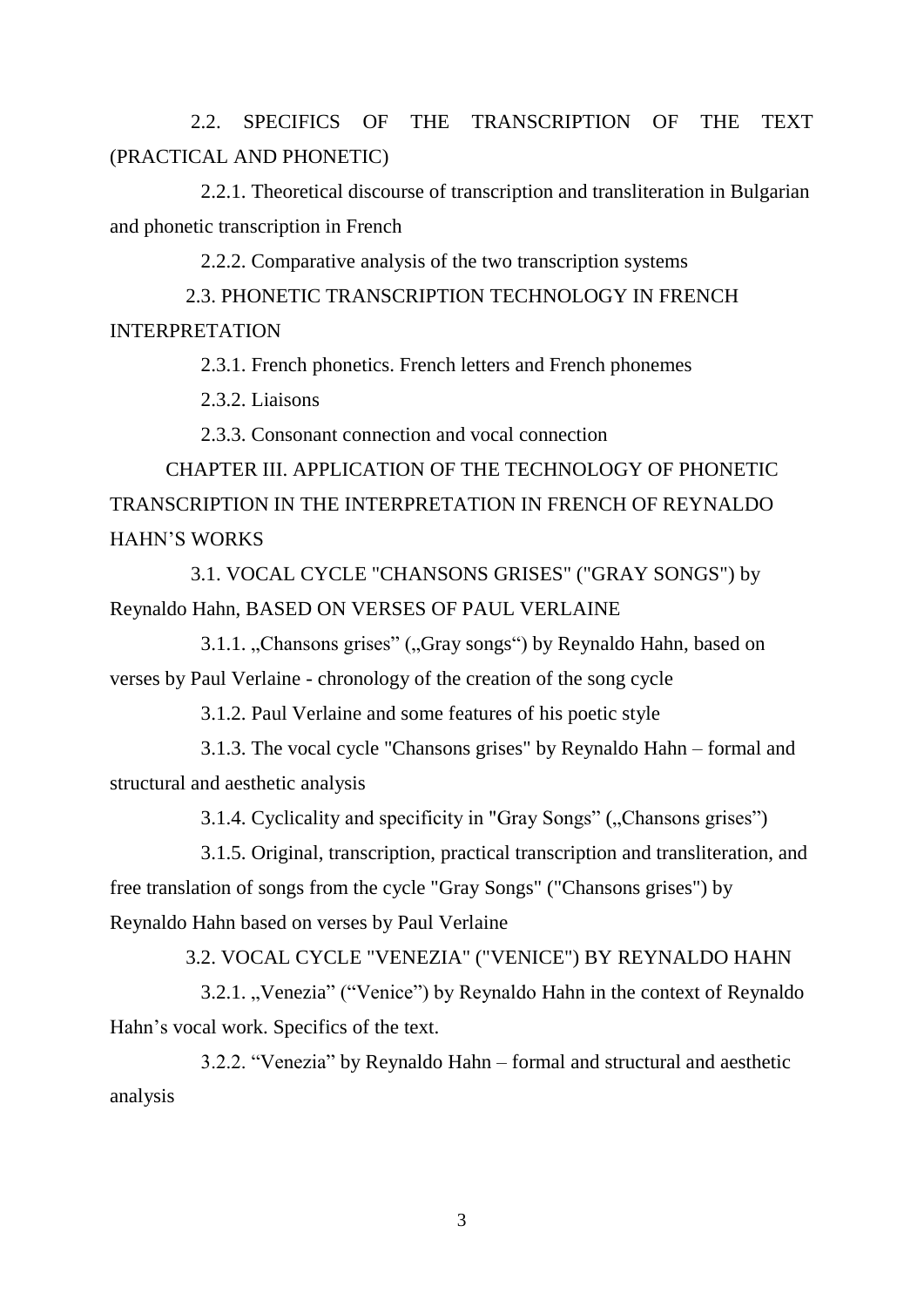3.2.3. Original, transcription, practical transcription and transliteration, and free translation of the songs from the cycle "Venezia" ("Venice") by Reynaldo Hahn with French lyrics by Maurice Léna

## **CONCLUSION**

The most important thing for me from the doctoral student's biography:

The famous opera singer (tenor) Ivaylo Mihaylov (born 1973), graduate of a French language secondary school, with four foreign languages (French, Russian, English, Italian), with rich personal culture and behaviour, I remember how he came to AMDFA in the classes (our meetings) dedicated to "what is science, what is musicology, how to write a dissertation - with impeccable appearance (everything clothes, socks, and shoes - a real "Swiss type"…). A person who respects himself, and there is an absolute reason for that, and (due to that) a person who respects others.

With extensive experience as an opera and chamber singer, interpreter - and in particular of French pieces of music, as well as director and educator.

I watched and listened with interest to this (self) portrait of the opera singer Ivaylo Mihaylov: [https://bnt.bg/news/operniyat-pevec-ivailo-mihailov-](https://bnt.bg/news/operniyat-pevec-ivailo-mihailov-284274news.html)[284274news.html](https://bnt.bg/news/operniyat-pevec-ivailo-mihailov-284274news.html)

So, with Ivaylo Mihaylov's dissertation, I once again immersed myself in the culturally rich history of France (and not only) from the end of the  $19<sup>th</sup>$  century (Fin du siècle) and the beginning of the  $20<sup>th</sup>$  century. In other words: Belle Epoque (from the end of the Franco-Prussian War of 1871 until the outbreak of the First World War). Years when people - naively and as in present times - thought that civilization is already so advanced and humanity has already suffered so much that there will be no there can be no (?) more wars. And then come the interconnected and horrific actions and victims of the First and Second World Wars…

I read with interest the articles about Reynaldo Hahn (1874-1947) in English: https://en.wikipedia.org/wiki/Reynaldo Hahn and French [https://fr.wikipedia.org/wiki/Reynaldo\\_Hahn](https://fr.wikipedia.org/wiki/Reynaldo_Hahn) Wikipedia: a child prodigy born in Caracas to a mother of Spanish-Dutch-English descent and a father from Hamburg of Israeli descent, who lived in Paris since he was 3 years old. Only 13 years old, he wrote his great song "Si mes vers avaient des ailes" by V. Hugo: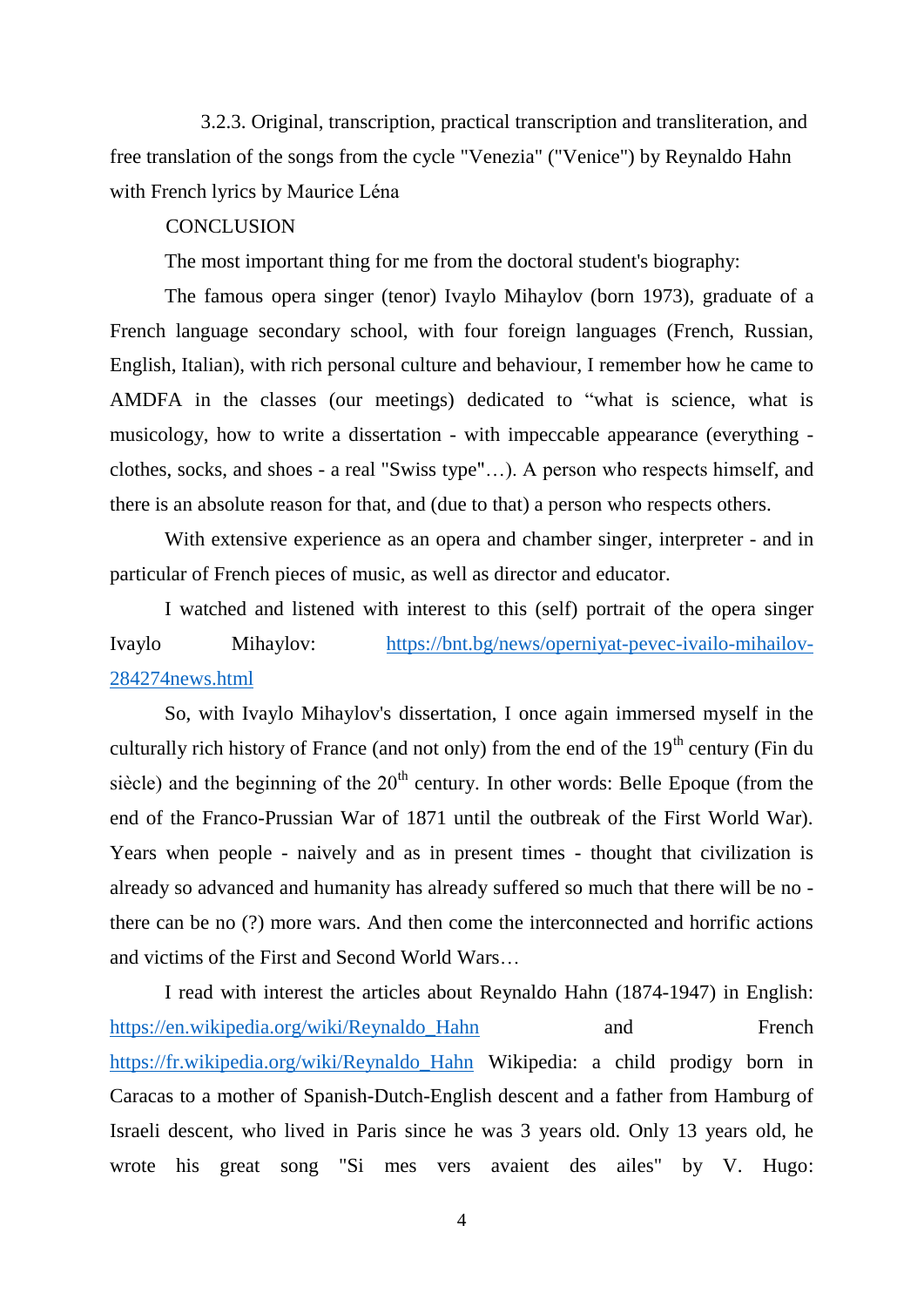[https://youtu.be/OYlfu8PDqWg,](https://youtu.be/OYlfu8PDqWg) [https://youtu.be/rk05QTsdO3k.](https://youtu.be/rk05QTsdO3k) Subsequently, he becomes the great love of Marcel Proust…). I listened to him singing, accompanying by himself [https://youtu.be/P\\_o8gW2VB58.](https://youtu.be/P_o8gW2VB58) I also listened to his violin concerto: [https://youtu.be/A3yVzB\\_LpFA,](https://youtu.be/A3yVzB_LpFA) and that for piano and orchestra: [https://youtu.be/FqE3ZUc9-So,](https://youtu.be/FqE3ZUc9-So) and his sonata for violin and piano: [https://youtu.be/s\\_jkwGhlsSA,](https://youtu.be/s_jkwGhlsSA) and his piano quintet in F-sharp minor: [https://youtu.be/nnYa9egfbXE,](https://youtu.be/nnYa9egfbXE) and his sonatina for piano: [https://youtu.be/2RoVpeMEfHM,](https://youtu.be/2RoVpeMEfHM) and his songs "Latin Etudes"  $($ , Études latines"): [https://youtu.be/FQZlvbqw3OM,](https://youtu.be/FQZlvbqw3OM) and his operetta Ciboulette, albeit in an abbreviated version): [https://youtu.be/bwuV4Cu4toM,](https://youtu.be/bwuV4Cu4toM) and his musical comedy "Mozart": [https://youtu.be/771S2PPUGmY.](https://youtu.be/771S2PPUGmY).. Of course, I listened in full the two vocal cycles the object of targeted and detailed research in the dissertation of Ivaylo Mihaylov: 1) "Chansons grises" ("Gray Songs", 7 songs): <https://youtu.be/CAJ7qUZelTg> and 2) ..Venezia" ("Venice", 6 songs):<https://youtu.be/r17QGFzWkX0> and one more time: <https://youtu.be/IskBD994TBI> (although not in French), as here, also in Italian: <https://youtu.be/cTE7h2gDlPc> – the cycle, sung in French, I could not find on the Internet... I remembered the translation of Cyril Kadiyski's "Autumn Song" by Verlaine:<https://chitanka.info/text/10776>

I am grateful to Ivaylo Mihaylov and Prof. Toni Shekerdzhieva-Novak, PhD (his research supervisor, to whom he is a pedagogical assistant at AMDFA) for inviting me to review his dissertation. Thus I experienced hours and days of joy, delight, new knowledge and hope that there is still a future for musicology in our country - as a real, cognitively rich place. In lavishly culturally combined music, history of music, general history, literature (poetry, prose), fine arts…, references to comments on the subject by authors from different times and cultures. I immersed again - and this time in depth - into these wonderful and sad (so controversial, take just the life of Paul-Marie Verlaine…), and terrible times (World War I and World War II, interconnected), and in the current tragic days …

At the time when we were playing with the flutist Stiliana Stavreva, I asked Prof. Dimitar Hristov, PhD (1933-2017, may his memory live for ever) to come to one of our concerts and write us a review. I was a little upset, although then fascinated by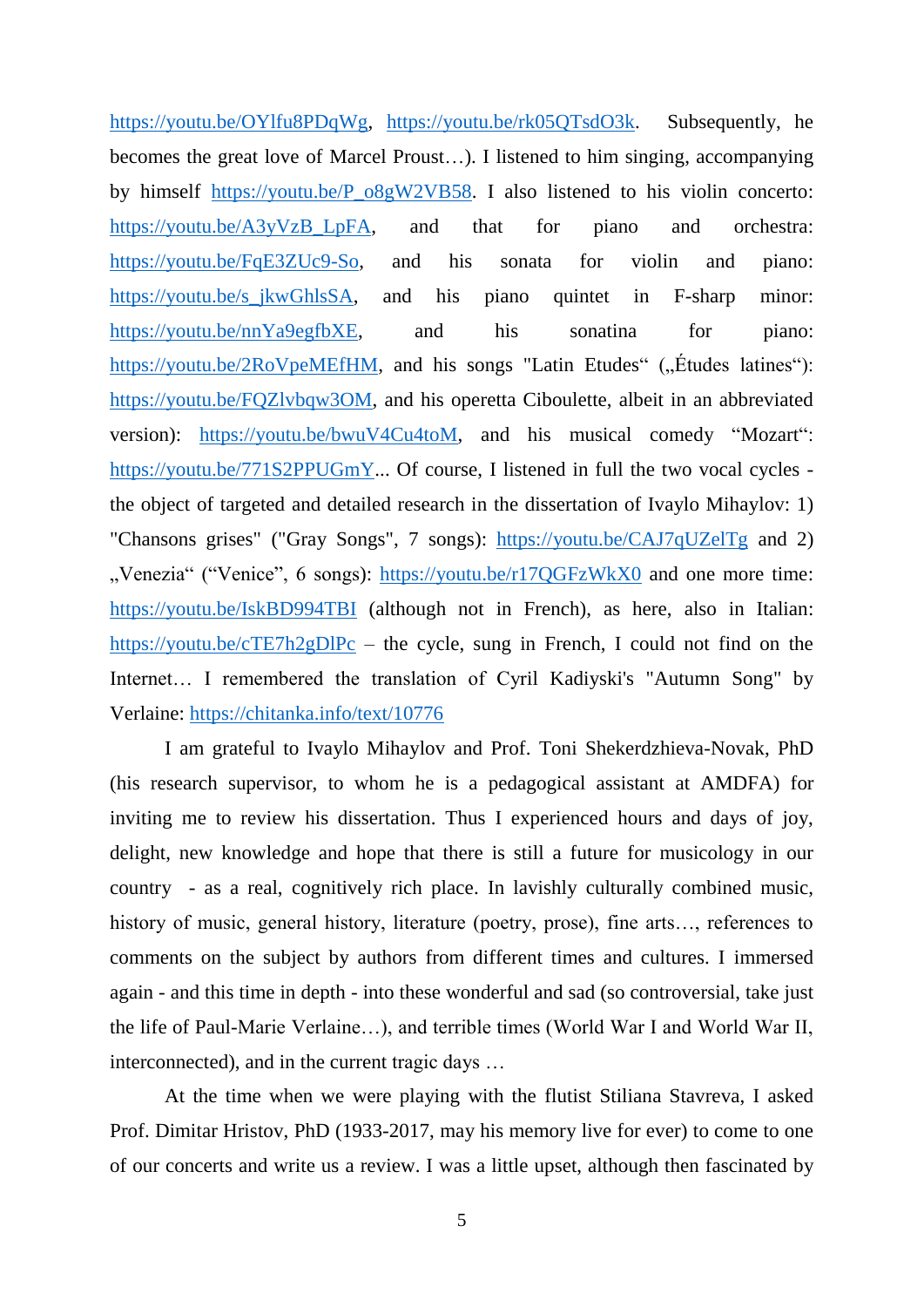his most short text (I quote from memory): "I listened with pleasure to Stiliana Stavreva and Yavor Konov - I am grateful to them!" I can barely contain myself to deduce my review to something like that: "I read Ivaylo Mihaylov's dissertation with pleasure, enthusiasm and joy: I am grateful to him!"

Some specific work notes:

It is known that the so-called "practical transcription" in Cyrillic is the work of or for - Bulgarians who do not know French. But they could not use the phonetic French transcription either - it would be useful only for people who more or less know the French and the French phonetic alphabet, so that when they have hesitations about pronunciation, to get help. But in practice the best way to read and sing the French text is with the help of a person who is fluent in French, who speaks or sings, and the others repeat and learn, as he monitors and corrects where necessary.

Personally, I, for greater clarity, in my opinion, would arrange in a table with 3 columns - or if they will be narrow, then in 3 rows one below the other: 1) the French text, 2) its phonetic transcription and 3) the so called "Bulgarian practical" transcription/transliteration with Cyrillic alphabet resembling the French sound.

And - at today's stage of development of technology - I would do one, perhaps slow and perhaps repeated reading of the French text (this also applies to other languages), so that the non-French-speaking signer can orient himself vocally. Because the non-French-speaking signer could not, in my opinion, orient himself well enough by phonetic transcription of the respective French words in their true good sound when reading, respectively when singing.

On pages No. 86-95 there are an awful lot of rules and norms from the French language - spelling, sound, liaisons (compulsory and elective, optional)… Well done, if my colleague Ivaylo Mihaylov knows them and has a good command of them!

Then follow pages and pages devoted to language, poetry and translations, as well as the most detailed analyses of texts by various authors and music to them by Reynaldo Hahn, respectively of the form, nature and spirit of his music. In addition, the PhD student has added the French phonetic transcription (in winy red colour for distinction) to the French texts along to the music examples.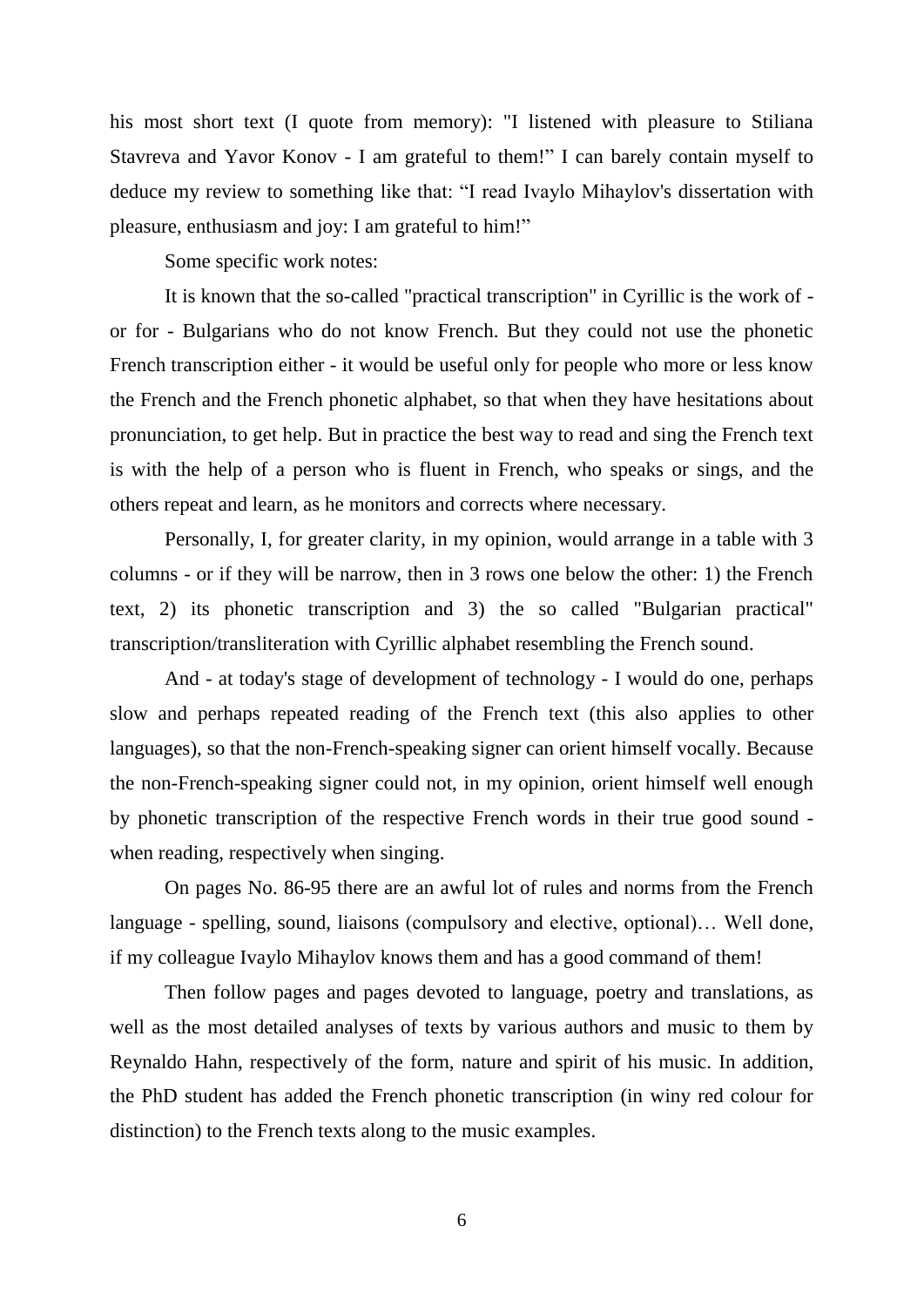I went back 20 years, to the time when I devoted hours and days to linguistic indulging comparisons and readings of François Villon - of the difficult for me (linguistic) originals of the XV century - and of their translations by Pencho Simov, Vasil Sotirov and Kiril Kadiyski. And not so much as " verse-making " (formal), but as the transfer of message and spirit from one to another a completely different civilizational language, and in 3 different ways… - the questions of INTERPRETATION.

The doctoral student makes impressively detailed and rich – being multifaceted - analyses of lyrics and music: both formally (vocabulary, constructions, meanings, relationships, nuances, bars, tonalities…, poetry, melody, harmony…).

This culturally rich music dissertation should be disseminated (say in a small print run for major depository centres, otherwise as an e-book - a matter to be decided by the doctoral student, of course): either as a dissertation or as more or less changed in a monograph. I offer to do the services for free as a proofreader, maybe here and there and at least as an editor.

As the singing is in French all the time, the relevance of the topic is constant. Reynaldo Hahn (life, work, vocal works, performance…) - the relevance of the study is also indisputable.

Personally, I would put paragraphs from the "Conclusion" at the beginning of my text, because they clarify the problem that is at the heart of writing this dissertation, which is expressed in its title.

The doctoral student discusses issues of singing and the text-music connection very thoroughly and comprehensively, as well as by quoting various specialist authors, Reynaldo Hahn, and many others.

I read carefully and completely both the dissertation and the abstract. The abstract reflects it sufficiently. I accept the indicated contributions of the dissertation.

I also provide the following: the chosen research methods correspond to the goals and objectives of the dissertation. The material used in the study is reliable. The dissertation and the doctoral student's contributions prove that Ivaylo Mihaylov has deep historical and theoretical knowledge in the specialty and a high ability for independence in conducting research. The personal participation of the doctoral